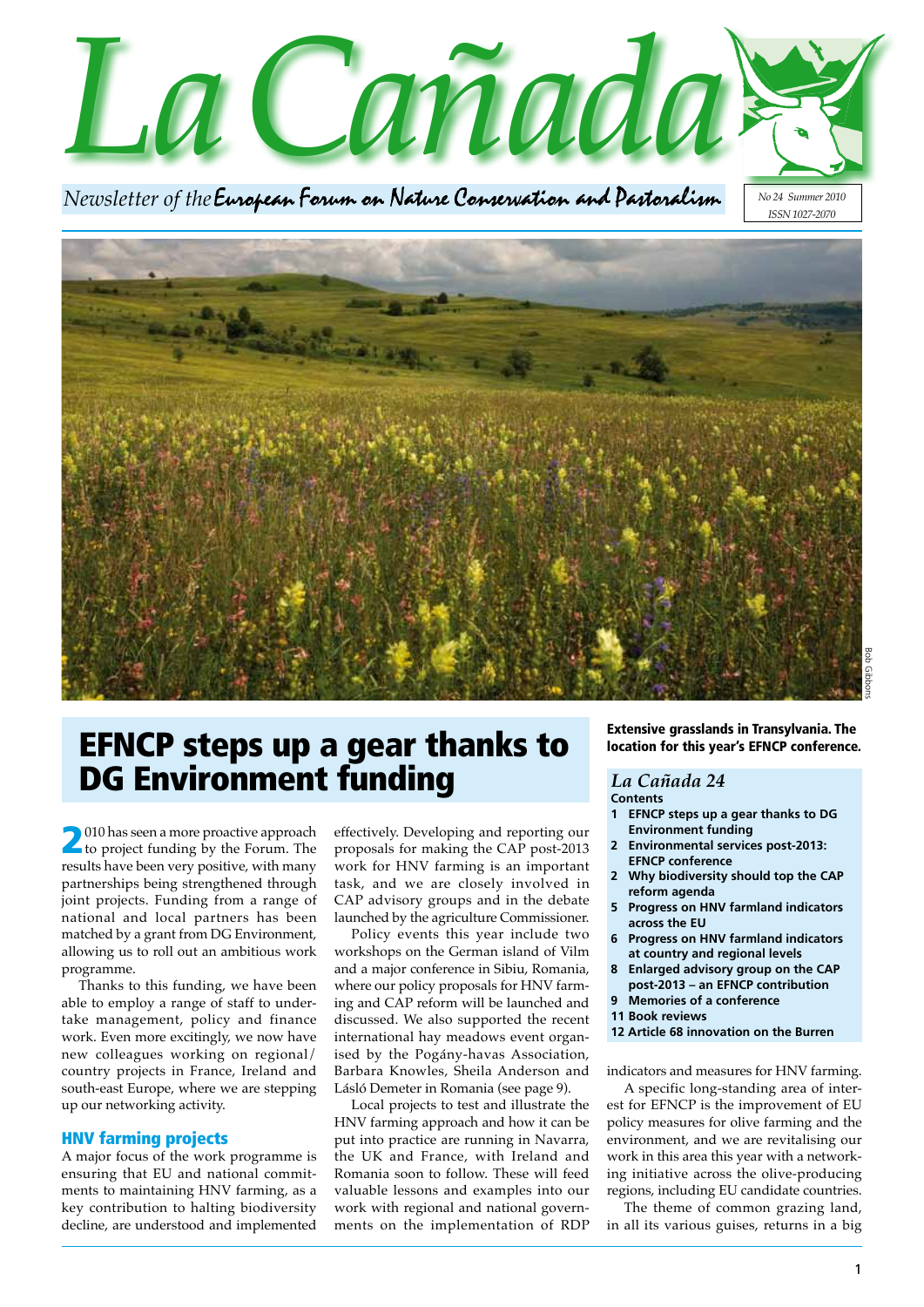way this year. Having successfully raised awareness at a policy level of the importance of common land for biodiversity conservation in many countries, we are undertaking research projects in the UK and the Balkans, and a capacity-building exchange between the UK and Spain. Later in the year a study tour between Romania and Spain is planned, which will look at

how to achieve Natura 2000 objectives in sites dominated by common grazings.

### Grassland biodiversity

Finally, we are stepping up our involvement in specific policy areas of particular importance for grassland biodiversity. For example, we have contributed to discussions with the Commission over how best to interpret the proposed protection of 'highly biodiverse grasslands' in the Renewable Energy Directive. We intend to broaden this question and look in more detail at the effectiveness and coherence of other EU measures for protecting grazed semi-natural habitats, such as the EIA Directive and CAP cross-compliance. *Gwyn Jones*

# Environmental services post-2013: EFNCP conference



EFNCP's flagship event this year will be a conference on the environmental services of HNV farming and how these can be secured post-2013. To be held in Sibiu, Romania, on 7-9 September, the conference will be policy-orientated, setting out clearly the Forum's vision for 2014.

The conference is an opportunity to discuss the role of HNV farming in providing a wide range of ecosystem services: not only biodiversity conservation, but other services vital to our long-term future, such as carbon sequestration, quality and security of water and food, and resistance to climate change, fires and flooding.

#### The village of Viscri in Transylvania, one of the locations for field trips.

HNV farmed landscapes are dominated by semi-natural grasslands, and often small-scale traditional management. Their ecosystem services make them of global importance. Both the grasslands and the farming systems that use them are under threat. Are they sufficiently valued and supported by the CAP at present? Will a reform focused on 'public money for public goods' make a significant difference, and how should it work on the ground?

This conference will propose improved

EU strategies for maintaining HNV farming and grasslands. The Natura 2000 network provides site protection, and LIFE supports pilot projects within this network. But there is an urgent need for better economic support and more effective action to maintain HNV farming across large areas. The CAP reform debate of 2010-13 is a major opportunity for re-targeting CAP resources, so that they help to secure the future of HNV farming and grasslands, and of the ecosystem services they deliver across Europe.

Central to the conference, as always, is the field trip, this time to the Târnava Mare area, one of the most biodiverse farmed lowland landscapes remaining in Europe, rich in wild flowers, birds, butterflies and large mammals, including bears and wolves. There, local partner Adept is working to maintain HNV farming and encourage appropriate rural development as keys to conserving the values of this extensive Natura 2000 site.

Partly drawing on this local example, the conference will consider practical issues that can hinder effective policy implementation on the ground, if they are not taken into account by policy-makers. For example, CAP rules, depending on their interpretation, can lead to the exclusion of HNV grazing lands from receiving support payments.

The event would not be possible without the generous financial assistance of DG Environment and our local partner, Fundaţia Adept Transylvania, and with the invaluable support of Lucian Blaga University, Sibiu. Attendance is free, with participants responsible for their own accommodation. More details on the Forum website.

*Nat Page & Gwyn Jones*

# Why biodiversity should top the CAP reform agenda

he present debates on the post-2013 CAP reform are harsh. As usual in the period preceding changes, opposing visions are being strongly held. But the present debate takes place in a particular context. On the one hand, while the 2010 biodiversity goal ('no net loss') has been missed, there is a clear recognition that the objective itself should not be abandoned. On the other, the recent 2008 food crisis and the unprecedented crisis of farm incomes bring the issue of the 'real economy' back onto the agenda. While, in the background, the decoupled CAP payments try to give the impression that producing is no longer an issue.

Sometimes it sounds as if it is a choice between biodiversity conservation – and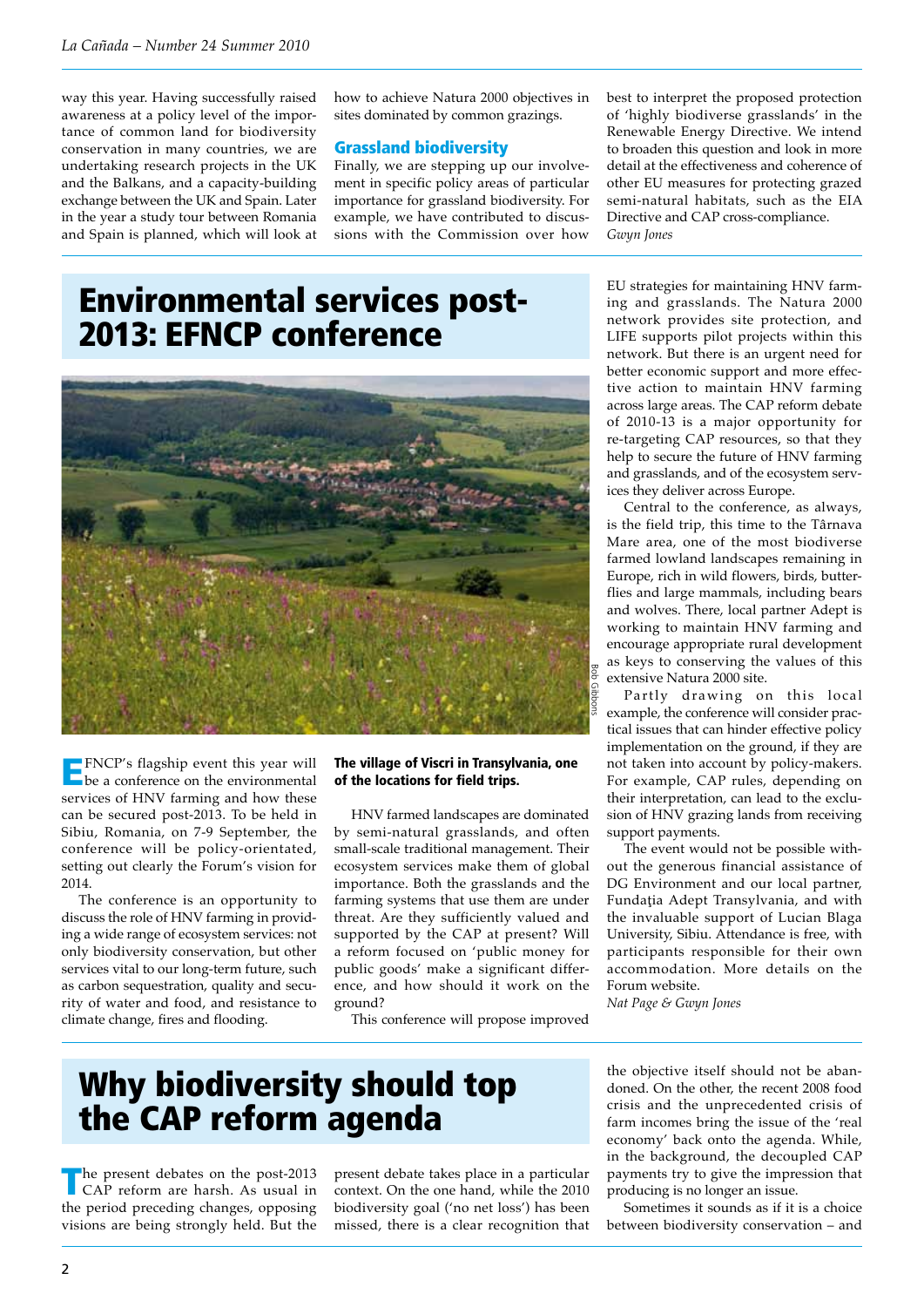the associated low-input farming – and income support consistent with the views of production and market organisations. Biodiversity is regarded as a non-economic option: farmers are, in this vision, considered as mere gardeners, playing no role in the real agricultural economy, even if they receive payment for doing so. The need to feed nine billion or more people in the coming decades leads to the inescapable conclusion that the new CAP should be shifted towards supporting the rural economy and farm incomes.

Thus, considering the CAP reform from a biodiversity-conservation perspective, as the EFNCP does, will frequently be considered as dangerous and limited. Such a position will be even less credible, if those who take the 'economy' path defend environmental protection within a concept of 'sustainable farming', including a share for biodiversity needs in some delineated zones. To put it another way, when it comes to policy, 'sustainable economists' appear to be superior to biodiversity conservationists, since the former are able to capture at the same time both economy and biodiversity, while the latter are focused on biodiversity alone.

This article proposes that biodiversity conservation – understood in a wide meaning, as advocated by the Forum – can be thought of and defended as a sound economic strategy, which also includes the perspective of European farmers' income and the global food crisis.

### Biodiversity conservation is an economy issue, and vice versa

The recent history of agriculture and environment highlights the close links between biodiversity losses and the main problems currently faced by farmers. From an economic standpoint, the present income gap is fundamentally caused by prices not covering the costs of production. We can analyse the two sides of the equation, which are interrelated.

Commodity prices are affected by numerous factors, including the relationship between the buyers and farmers – their suppliers. Despite the inherent complexity of the relationship, King's Law (named after the 17th century economist, Gregory King) applies: in agriculture, a small increase in supply can result in a huge drop in price, and vice versa. Dairy quotas are a recent illustration. The farmer is constantly faced with what economists call the 'micro-macro dilemma': his interest as a farmer is to maintain high prices, which can be acheived by reducing output, but if he does so, his neighbour will take advantage and produce more; thus his interest now lies in producing more than his neighbour, even if this drives prices down in the medium term.

The other side of the coin concerns production costs. Producing more means greater investment in production, and the competition between farmers implies a continuous investment process. This becomes all the more difficult when the commodity price is going down: the two curves of prices and costs are going in opposite directions. If one considers the diminishing returns trend (i.e. that the first Euro invested in equipment, for instance, will yield two Euros in production, while the last one out of thousands will yield only 1.1, when not less than its marginal cost), it is clear that production costs are becoming progressively larger relative to income throughout the farming sector. In recent years, a huge increase in imputs such as fertilisers or animal feed, has caused a drastic deterioration in most farmers' income.

Most farmers are quite aware of this diminishing cycle, but are unable to get out of it when they have to repay loans for their machinery or pay the feed merchant. Producing more at higher costs has been the fate of modern European farmers for decades, and it seems destined to remain so in the near future.

This short economic analysis explains why it is so difficult to get out of the present CAP. Intensive and so-called 'productive' farmers have such structural costs that removing CAP payments would cause economic failure. In France, for instance, average farm income in the main CAP-supported sectors (cereals, beef, sheep) has been *below* the level of CAP payments for years, which means that the commodity price does not cover the production costs.

These economic processes and issues can be linked easily to the main causes of biodiversity loss on farmland. To the often familiar intensification and land abandonment process, we can arguably add the decreasing number of farmers. Intensification clearly is the very nature of the economic process described above: more output and more input at the same time. Land abandonment can be understood as a side-effect of intensification, which can be seen at different scales, from the large regions (e.g. in some dry mountains areas) to the smaller landscape features left behind by farming. Thus permanent pastures close to the farm are intensified, while those that are more remote will gradually be abandoned.

The dramatic decrease in the number of farmers (which is called, in economics, 'improved farm competitiveness') can be analysed from a qualitative and quantitative perspective as regards biodiversity. Quantitatively, fewer farmers to cut hedges, maintain stonewalls etc, mean more mechanised cutting or the use of wire fences to control the flock. Qualitatively, it means less knowledge on how to manage a flock in scrubland, and so on.

If we insist on two parallel fates for farm economies and biodiversity, we ignore the intermeshing nature of the processes at play. Biodiversity management, in particular, is not only an issue of lack of knowledge (with the assumption that when the farmer knows, he will automatically and appropriately conserve biodiversity on his farmland), it is also an economic issue. Put another way, the loss of biodiversity can be seen as a tangible aspect of the economic process, with the replacement of free natural processes by cash-paid inputs.

### Biodiversity as the cornerstone of a new CAP

We can recall a truism: biodiversity in farmland results from the farming systems, which are themselves determined by socio-economic drivers. Or, biodiversity is an 'end of the pipe' indicator, downstream of many others. In the present context, it is probably one of the most difficult to achieve owing to the number of conditions necessary to reach a high level of habitatand species-richness in rural landscapes.

We must therefore approach European agriculture from this downstream vision, stating the need for results in terms of biodiversity as the starting point of what should be achieved through the CAP.

In terms of landscape, this goal would mean a much higher share of semi-natural vegetation, of *saltus*, in the HNV agrarian systems. Such ideal landscapes can be interpreted from an economic point of view. On the one hand, it would mean accepting a smaller area of cropped land, and therefore a lower global output of cereals and other crops. A diversification in crop systems, especially of protein crops, would also be a key contribution to biodiversity.

On the other hand, it would mean more extensive grass and scrub, whose protein content in terms of animal feed is higher than the dominant cereal crops. This, as a whole, would result in less cereals being produced in Europe and less protein being imported (mainly in the form of soya). The main sector affected by this change would be industrial livestock production, while extensive HNV livestock would gain share in the European market.

From a farmer's perspective, this broad picture limits the intensification process described above, with two main advantages for net income, namely sustained prices (the 'biodiversity condition' puts a brake on the ever-increasing production, and so acts as a market stabiliser), and lower production costs. In fact, it is quite the reverse of the present trend, described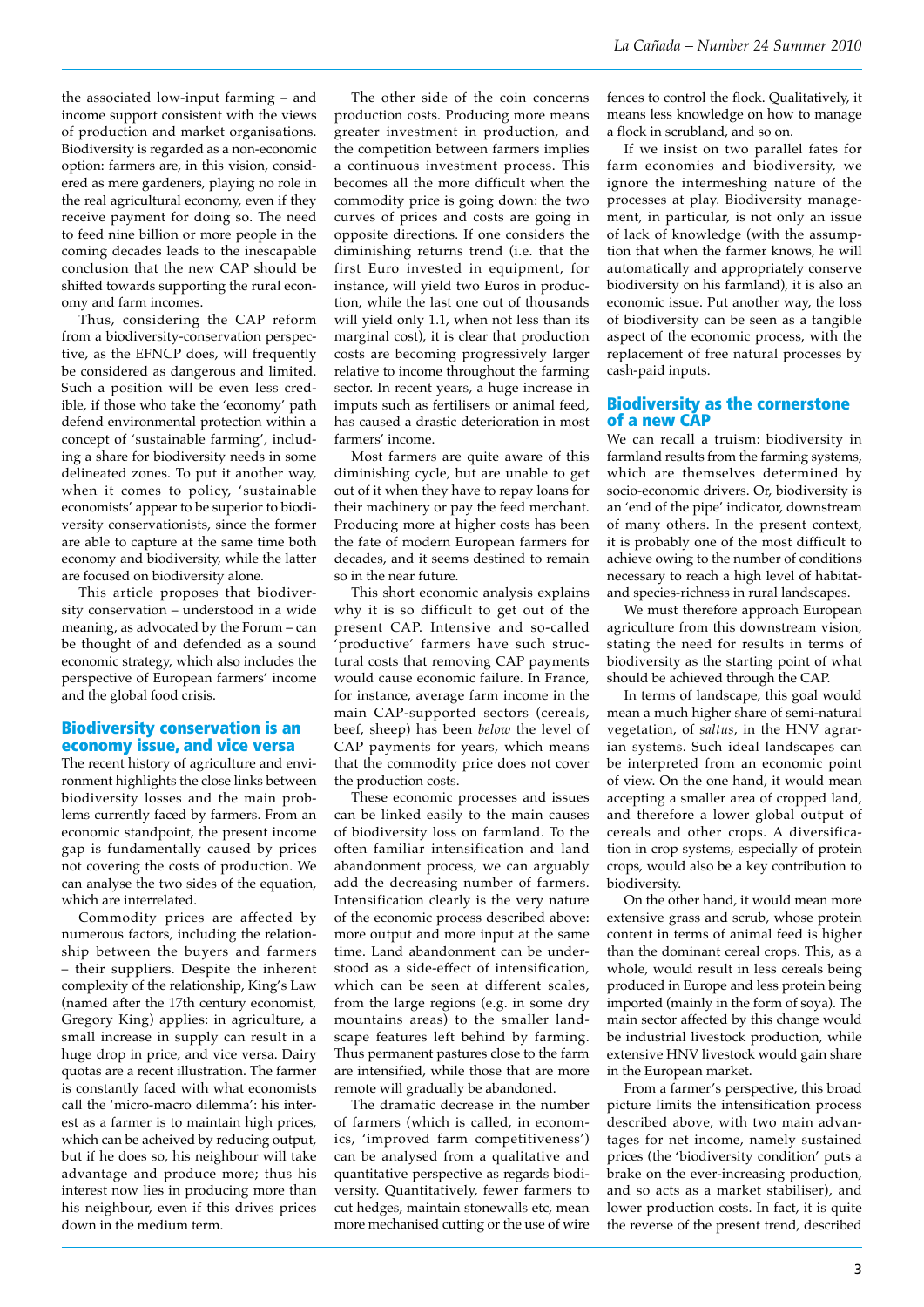above. And we should remember that biodiversity management is, in many cases, labour-intensive and thus consistent with having a higher number of farmers.

### Climate change

From an environmental perspective, this objective looks consistent with other key European environmental challenges, notably water quality, soil protection and climate change. While the convergence between the two former objectives and biodiversity is widely accepted, the case for climate change needs to be explained.

The biodiversity conservation objective as described above means fewer cattle (the increase in the number of cows is mainly as a result of the industrialisation of the last decades), less fertiliser, and much more permanent grassland and other permanent vegetation, whose contribution to carbon storage is central and immediate.

In addition, in a wider vision which does not limit climate change only to a greenhouse gas emissions issue, the more robust landscapes resulting from biodiversity conservation are able to play a role in adaptation to climate change (e.g. the role of permanent vegetation and landscape features in providing resilience against flooding and drying winds). What is argued here is that biodiversity and HNV farming at a large scale captures several environmental issues, while the reciprocal is not always the case.

### Moving forward

What are the instruments needed to achieve this ideal picture? It is necessary to deal with the central tensions arising at the European market level. Reducing outputs will lead to higher commodity prices, which is good news for the farmers. But, there are then several issues to face:

- how to prevent these higher prices leading to higher investment at the farm level, and certain forms of intensification (see the micro-macro dilemma above);
- how to manage economic risks at the farm level, since more 'natural' agriculture might have to deal with variability; and
- how to ensure reasonable prices for consumers.

Prices should be higher than today, but not too high, and they should not fluctuate excessively. But they should not be the only driver and goal for the CAP. This requires the combination of several policy instruments (see page 8 for the joint submission on CAP for 2013 from BirdLife International, European Environment Bureau, EFNCP, International Federation of Organic Agriculture Movements and WWF). Strict environmental regulation is needed at the farm level to prevent further

intensification. Such a coercive approach is neither satisfactory nor sufficient in the medium term. Incentives are necessary to value biodiversity at macro and micro levels. Payments should be attached to strict environmental conditions, of course, but should also be accompanied by technical advice and education. There should, for example, be changes in the 'production pattern' taught in agricultural colleges. Such payments are able to act as a stabiliser in the farm economy, and to make it easier for suppliers and buyers to meet at lower prices. Nevertheless, it should be noted that the share of the 'farm gate' price, as a proportion of what the consumer eventually pays for food, is frequently negligible. There is huge room for manoeuvre in this perspective. To summarise, HNV farming on a large scale does not necessarily mean unaffordable food but it is probably inconsistent with large-scale food systems.

### The global context

Before coming to a conclusion on the political feasibility of the thesis outlined above, we must deal with another dimension, the global one. The glowing picture we have just painted is frequently attacked from a global food perspective. It is understood as a selfish, wealthy European vision, with citizens able to pay for nice 'gardened' landscapes and quality food, forgetting the poor, both inside and outside Europe. If we will have 9 billion people on Earth in the coming decades, whether we like it or not, can we afford such a policy? Should not Europe play an increasing role in the global food supply?

This vision can be discussed from many perspectives. First, the idea of Europe feeding the world, held largely by farmers' organisations, is far from the reality today. European agriculture can be summarised as producing cereals and then feeding its animals with a combination of these cereals and imported soya. Exported products – cereals and meat – are mainly exported to creditworthy countries, in a rather inefficient process (from the perspective of global food) in which meat is directly exported and the cereals are used for animal feed outside Europe. Meanwhile, imported soyabean for animal production puts pressures on land outside Europe which could be used to feed the local populations. This viewpoint could be extended to other sectors, such as that of palm oil destroying rainforest.

But we must also consider that significant share of production which is in fact exported, with subsidy, to developing countries. The competition between a tonne of cereal produced in Europe under heavily mechanised, subsidised agriculture, and that on a small farm in Africa, using manpower only, is too unequal to allow the latter to survive. It is now increasingly recognised that the real need is to allow the developing countries to foster their own agriculture, with their own means of production, in order to face future climate change and population growth challenges, as stated, for example, by the International Assessment of Agricultural Science and Technology for Development (IAASTD). A condition for this is that a certain level of protection be extended to their farmers, reducing the pressure from imported produce. In this long-term view, the duty of Europe, alongside other major exporters, in global food issues is to reduce its import/export impact on developing countries. This does not mean a complete siege economy; fair trade between equally developed countries should continue, as well as specific interventions in the case of localised food crises (themselves largely caused by the failure of local agriculture to develop).

### Biodiversity for European agriculture: a policy project

The vision defended here should be understood in the longer term, as it implies a new balance in Europe's economy and society. Many issues remain to be faced: for example, what is the level of production necessary to deal with biodiversity conservation, large-scale HNV systems and realistic food markets in Europe? What are the shifts in production and consumption patterns which need to happen? To what extent should some policy objectives be zoned, at least in the first instance? What is the level of budget necessary? The combination of reinforced regulation and the removal of subsidies to non-sustainable farming systems (which forms the main share of the present CAP budget) does not necessarily mean a larger budget, but does require a more targeted one. Such a project, by changing the perspective of European agriculture, requires many sectors to reposition themselves and would move the policy lines completely.

Such difficulties exist, and call for a learning process. But notwithstanding this, our project should be defended in the coming debates. Firstly, because the fate of European biodiversity is in the balance. It is on the verge of collapse in many regions and a clear new direction is needed. Second, because we believe it has its own internal logic on many levels, which go substantially beyond strict conservation issues. In our view, biodiversity, embodied in HNV farming systems, is not only an option, it is a basis which gives a meaning to the whole policy and to agricultural development.

*Xavier Poux*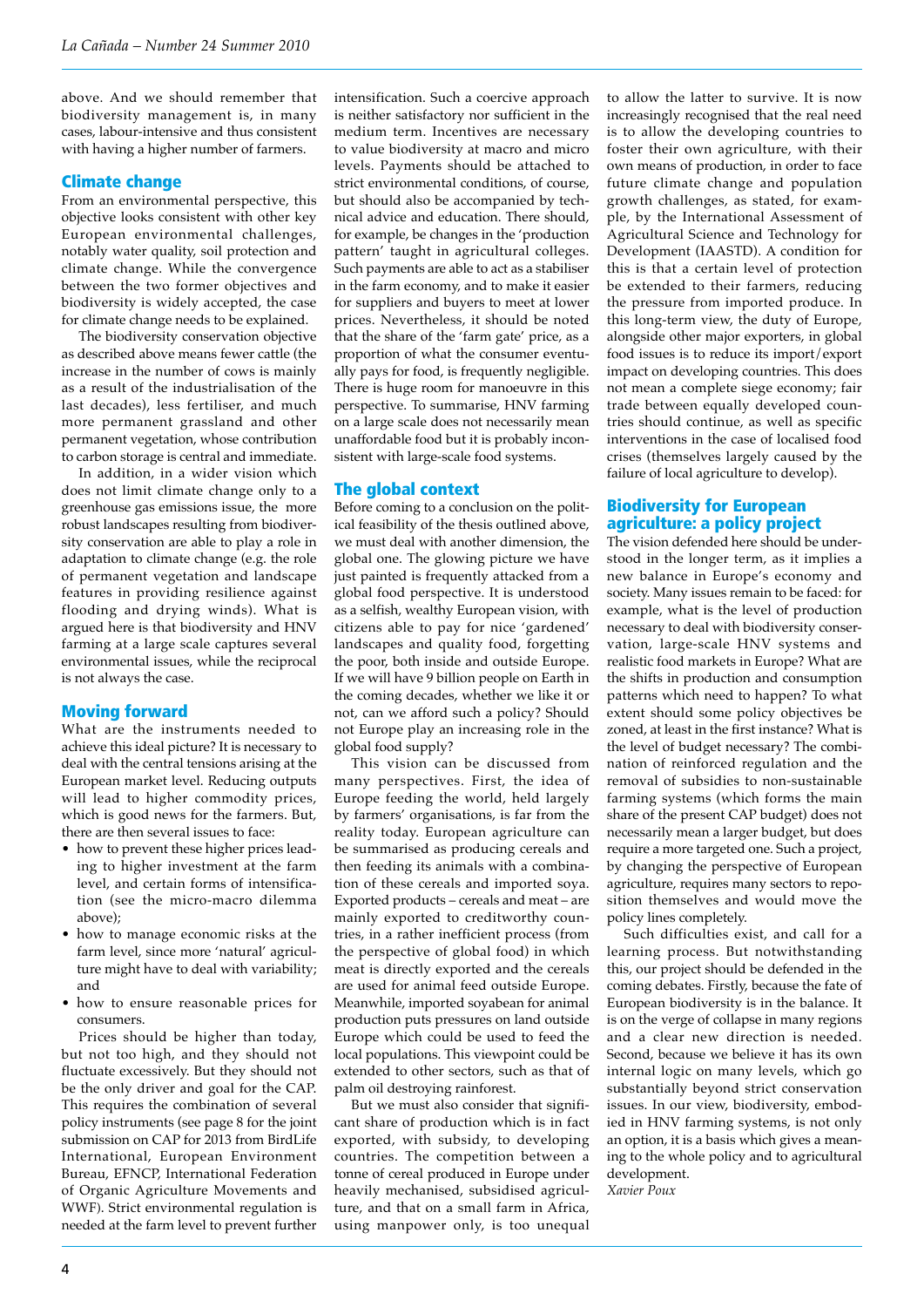# Progress on HNV farmland indicators across the EU

Over the past year or two, there has been considerable progress on the interpretation and implementation of the CMEF (Common Monitoring and Evaluation Framework) HNV farmland indicators, with a consensus emerging. Sceptics can no longer claim that the concept is too woolly and cannot be implemented. Several countries and regions have established working groups and are taking ownership of the concept and are developing projects which identify and monitor HNV farmland and forests.

As experience and dialogue develops, so the available guidance at the EU level is also improving. This positive feedback process has been illustrated by the European Evaluation Network for Rural Development (EENRD) Help Desk which, during 2009, organised a Thematic Working Group to explore practical ways of applying the full range of CMEF indicators, drawing on a mix of expertise and national experience.

In March 2010, the EENRD Help Desk published the detailed outputs of this working group, including a chapter on the HNV farming and forestry indicators, written by the author and Maria Luisa Paracchini. This goes considerably further than the previous HNV Indicators Guidance Document, and includes examples being developed in some countries.

### Main points of EU Thematic Working Group paper

The paper stresses the practical purpose of the HNV farmland/forestry indicators for evaluating and improving Rural Development Programmes (RDPs). The aim is to be able to monitor changes in HNV farming and forestry compared with a baseline situation, and to assess to what extent these changes (or an absence of change) have been influenced by the RDP.

This means that indicators and monitoring methods should be designed to provide useful and meaningful information about changes taking place on the ground. It is not so much a question of precise statistical and mapping exercises, but rather of gathering various types of information that can provide an *indication* of what is happening to HNV farming and forestry, and to key elements of the land-uses in question. Such information is essential for effective evaluation of the effectiveness of RDPs in maintaining HNV farming and forestry, one of three environmental priorities for the European Agricultural Fund for Rural Development

(EAFRD).

The three HNV indicators can be summarised as follows:

The **Baseline Indicator** establishes the baseline situation of HNV farming/ forestry in the programme area at the start of the RDP

The **Impact Indicator** gives an indication of changes taking place in HNV farming/ forestry during the programme period, measured against the baseline situation. The **Result Indicator** is a measurement of actual results on the ground of specific RDP measures relating to HNV farming/ forestry.

## Explaining the indicators

The **Baseline Indicator** was intended originally to be simply a figure in hectares, representing the total extent of HNV farmland in the Member State at the start of the RDP, calculated using data that would allow regular updating. However, it is increasingly recognised that neither the HNV concept nor the currently available data lend themselves to a precise calculation in hectares. The reality is that the baseline HNV extent will be an indicative figure.

Land-cover and land-use data are the most appropriate sources for this purpose. These data can capture the key characteristics of HNV farmland/forest, especially semi-natural types of land-cover and mosaics of low-intensity land-uses.

Species data should be used with great caution, owing to patchy coverage, low resolution and infrequent updating of data for all but a few species in a few countries. Species data are most appropriate for identifying areas of Type 3 HNV farmland, which does not exhibit the semi-natural and low-intensity characteristics of other HNV farmland.

Maps of HNV farmland based wholly or partly on the location of designated areas are not helpful for monitoring purposes. The boundaries of protected areas and of areas such as Important Bird Areas (IBAs) are unlikely to be altered during the lifetime of an RDP. Changes would need to be monitored *within* these areas.

Obviously, monitoring an 'indicative' baseline extent of HNV farmland/forest can provide only a very approximate measure of change. Quantitative changes in numbers of hectares will be extremely difficult to interpret, and the influence of RDP measures on such changes even more so. On the other hand, cartographic monitoring, through which the *location* of specific changes can be identified and examined in more detail, may contribute useful insights.

So, there is a clear need for additional indicators of the baseline situation of HNV farming and forestry. Additional indicators should aim to capture information on key characteristics of HNV farming/forestry, and how they are changing. These can be organised into three categories: changes in characteristic types of land-cover, changes in characteristic farming/forestry practices, and changes in the condition of characteristic habitats and species. In other words, the baseline situation will be indicated through a *set* of indicators, to capture changes in each of these categories.

In theory, once the Baseline indicators are established, the HNV **Impact Indicator** is easily applied, as it is effectively the set of Baseline Indicators repeated periodically to show changes in land-cover, farming/forestry practices, and nature value. In practice, the full set of Baseline and Impact Indicators is likely to be developed over time, as understanding of the HNV farming/forestry systems, selection of appropriate indicators, and data gathering are developed. We have always stressed that this is a process that will evolve over several years, not a one-off data-crunching exercise.

Whilst the Impact Indicators give an indication of the changes taking place, they do not in themselves indicate to what extent the RDP has influenced changes.

And so, finally, the **Result Indicator** is a measurement of actual results on the ground of specific RDP measures relating to HNV farming/forestry. It is intended to indicate the area of land that is under successful management contributing to biodiversity and high nature value. In order to know that this situation applies, the land in question must be under a specific policy measure that includes this objective, such as an agri-environment measure designed to support an HNV farming system or practices. Again, simply being within a Natura 2000 site does not give this guarantee.

### Setting up an HNV monitoring system

The HNV indicators must be applied at the level of the RDP programming area. Depending on the Member State, this may be either at state or regional level. However, many countries and regions are likely to harbour several different types of HNV farming and forestry, functioning in different environments.

Broad indicators at the RDP level therefore will need to be complemented with indicators tailored to individual HNV farming/forestry systems or zones within the region. Monitoring changes in particu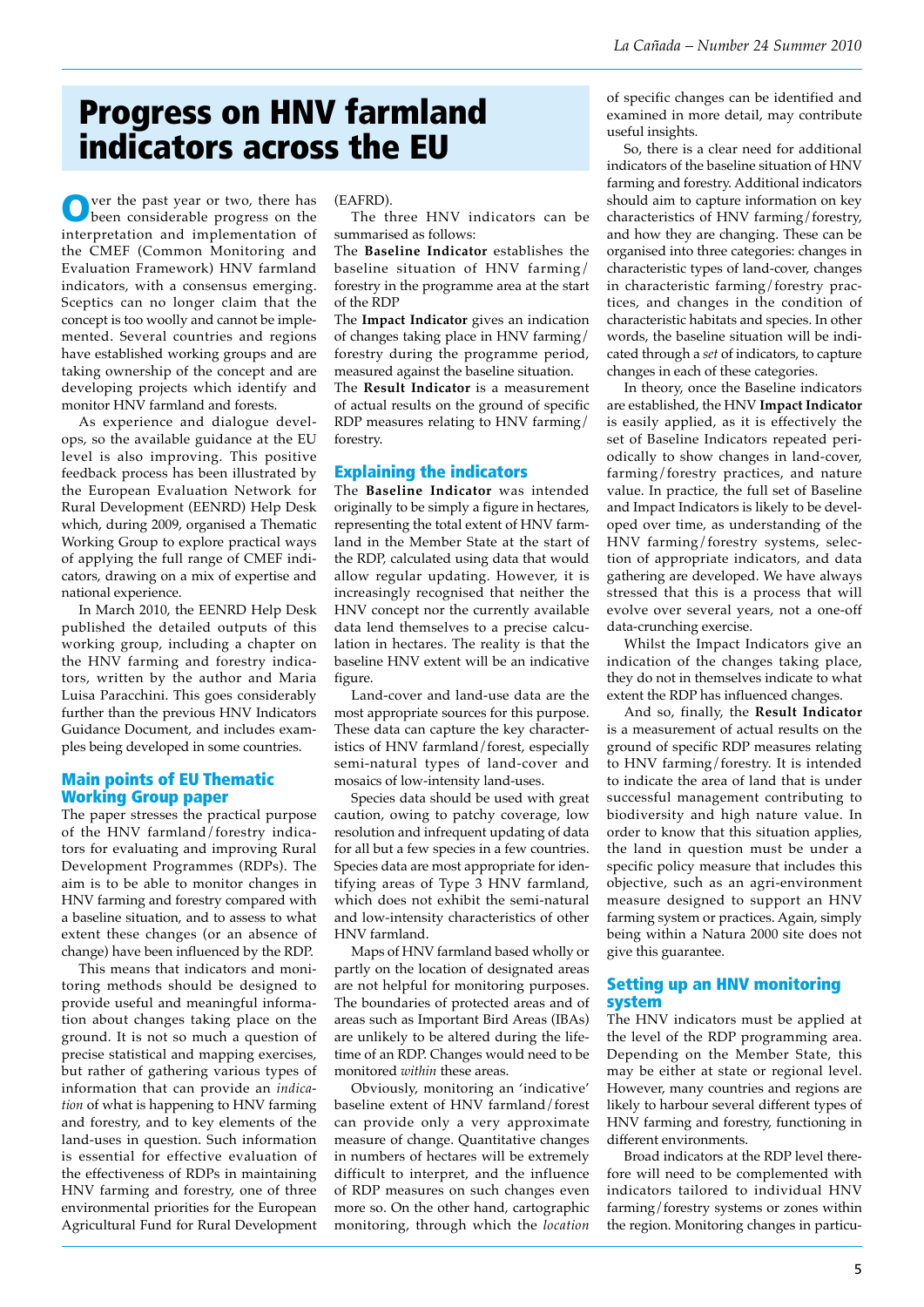lar HNV systems or zones will be essential for assessing the effects of RDPs on HNV farming/forestry.

Regional/national data sources, combined with expert knowledge, should allow the identification of broad zones with a high concentration of HNV farming and/or forestry systems, and the characterisation of systems within each zone. Precise delineation of such zones, and measurement of their extent, is not recommended, as this is not likely to produce a reliable indication of the baseline extent of HNV farming/forestry for monitoring purposes.

An approximate zoning exercise provides a useful way of distinguishing broad HNV systems. These then provide the basis for choosing appropriate systems indicators. For example, in the case of an upland livestock system, an important characteristic might be the diversity of stock types (sheep, cattle, etc) using upland pastures, or the continued cutting of hay-meadows in steep valleys. For traditional olive and almond plantations, a key characteristic might be the maintenance of a semi-natural under-storey at certain times of the year. Trends in such key characteristics will give an indication of significant changes to the HNV system in question.

The Thematic Working Group paper recognises that current European, national and regional databases were not designed for monitoring tendencies in HNV farming, and would not be suitable for monitoring specific characteristics of the type described above. A sample-survey approach is therefore recommended to establish the baseline situation for a set of systems indicators and for undertaking repeat sampling in the final year of the

programme (as a minimum).

Sample surveys should be designed to ensure full representation of the range of HNV farming and forestry systems in the programme area. The surveys should aim to monitor a range of HNV characteristics, including:

- trends in the extent and condition of key types of semi-natural land cover;
- trends in key HNV farming/forestry practices; and
- trends in a range of species populations.

Monitoring the socio-economic situation of HNV farming/forestry holdings is also extremely useful, although this aspect is not a specific sub-indicator for HNV in terms of CMEF requirements.

Techniques may include interpretation of aerial photos for a selection of 1km squares, for example, as well as sample field surveys and farm interviews. Overall, sample surveys will be essential for assessing the effects of RDPs on HNV farming/ forestry.

Further development of existing databases is an important consideration for the future of HNV farmland and forestry monitoring. It would be desirable to incorporate HNV variables in existing databases, especially in Farm Structure Surveys (FSS) and Land Parcel Information Systems and Integrated Administration and Control Systems (LPIS-IACS), including:

- parcels consisting of semi-natural farmland, including traditional orchards and hay meadows, and smaller features such as hedges and ponds;
- common grazing land used by the farm (area used in ha or livestock-unit grazing days);
- all forage land used by the farm (including scrubby and woody forage); and

• all grazing livestock present on the farm.

### **Conclusions**

A gradual convergence of approaches to identifying and monitoring HNV farmland and forests seems to be possible, using a combination of land-cover data to capture their broad distribution and extent, and sample surveys to monitor trends in key characteristics.

For this to work efficiently in combination with other CAP and environmental policy mechanisms, there is a need for some investment in improved and better integrated data systems, especially LPIS, FSS and Farm Accounting Data Network (FADN). New sample surveys need to be established, but it is worth noting that sample surveys are already used for FSS, so this would not be a radical departure.

The development of LPIS is also needed for the effective implementation of other policy instruments, such as CAP crosscompliance, the Environmental Impact Assessments Directive and the Renewable Energy (biofuels) Directive in relation to biodiverse grasslands.

Ultimately, investment in improved and better integrated data sets should lead to a more efficient use of public funds under the CAP and RDPs, and is therefore money well spent.

*Guy Beaufoy, EFNCP*

#### Reference

Lukesch, R, & Schuh, B 2010 *Working paper on approaches for assessing the impacts of the Rural Development Programmes in the context of multiple intervening factors*. Findings of a Thematic Working Group established and coordinated by The European Evaluation Network for Rural Development http://ec.europa.eu/agriculture/rurdev/eval/ network/impacts\_en.pdf

#### measures).

The HNV approach of the working group is not limited to the needs of the current RDP, but aims to create working tools for the next RDP period.

National working groups dealing with HNV farming have also been established in Spain (in the context of the Rural Development network) and in Scotland.

### Studies to develop HNV farmland/forest indicators

When the current round of RDPs was introduced in 2007, very few Member States had a reliable basis for estimating their HNV baseline indicator. Some turned to the JRC-EEA CORINE-based maps and figures, which are not intended for use as CMEF indicators, or used the extent of Natura 2000 sites as a proxy, or simply provided no baseline indicator owing to lack of data.

# Progress on HNV farmland indicators at country and regional levels

The following are a few examples of positive developments from a selection of countries (no doubt there are many others doing things we do not know about) that illustrate some of the progress being made.

### National working groups

A very positive development is the setting up of national working groups on HNV farming, reflecting the need for interdisciplinary dialogue and interpretation in order to apply the concept.

For example, in **Estonia** a national HNV

working group was formed in 2009 by the Agricultural Research Centre (ARC). This working group includes representatives from the Ministries of Agriculture and Environment, agencies administrated by these ministries, and experts from the Estonian University of Life Sciences. The HNV working group sees its work in three stages:

1) Identifying and working out HNV baseline criteria;

2) Evaluation of the application possibilities; 3) Proposals for HNV in the RDP context

(e.g. support measures and combination of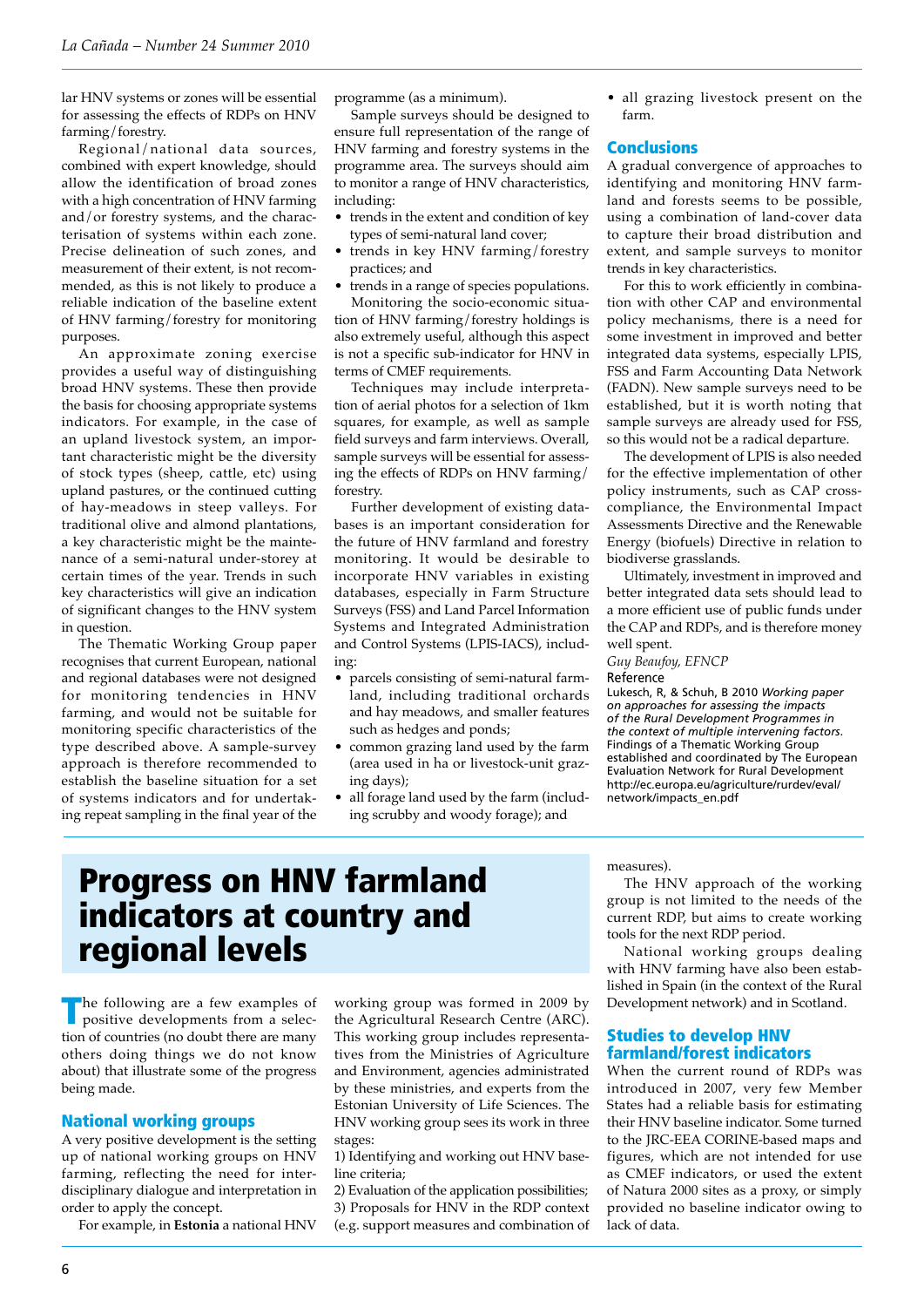

Above Map showing HNV farming and forestry indicators in the Navarra region of northern Spain. Right Steep hay meadows may be a good indicator for the health of HNV systems in Navarra. Guy Beaufoy

Since then, a great deal of work has been developed across the EU by national agencies and research bodies. Much of the effort to date is focused on developing methods for the identification of HNV farmland using national data sets. Work has moved on from the basic mapping of land-cover types and protected areas, as first introduced by the European Environment Agency, to more complex combinations of criteria, including aspects such as field size and land-use diversity.

In **Spain**, a project started by the Ministry of Environment in 2008 to identify HNV farmland is now in its second phase under the new combined Ministry of Environment and Rural and Marine Affairs. Meanwhile, in the region of **Navarra**, a project with EFNCP involvement has been developing HNV farming and forestry indicators at the regional level, and also sets of indicators for monitoring changes in distinct HNV systems within the region, as recommended in the Thematic Working Group paper.

A study in **Finland** (Irina Herzon pers. comm.) is developing the national HNV farmland indicator, based on 5-8 farm-level variables with varying weighting factors. The amount of semi-natural grasslands, permanent grasslands, grazing animals and area in special agri-environment scheme contracts supporting biodiversity will have a relatively large weighting, while other farming statistics have lower weights in determining the HNV value of a farm. The total area of farms exceeding a threshold value will be considered as HNV farmland, the area of which will be monitored at intervals of a few years.

Research is also revealing critical data issues that hinder the effective imple-



mentation of support measures for HNV farming through the CAP. For example, in **Estonia** a large proportion of semi-natural farmland is not included within the official Utilisable Agricultural Area (UAA). Mostly, this is land traditionally used for extensive grazing, but with a proportion of bushes and trees that means it does not count as eligible farmland under current CAP rules (Pille Koorberg pers. comm.). Similar problem areas on the border between agricultural land-use data and forest land-use data are apparent in Spain.

Considerable work is also on-going in **Austria, Italy** and no doubt other countries. Later in the year, EFNCP intends to launch a new section on the website with information on developments in HNV farmland policy across a range of countries.

### Sample surveys

**Germany** is, so far as we are aware, the only country to have a monitoring system up and running for HNV farmland. This takes a sampling approach, using a total of about 1,000 sites, each of 100ha. The sites were established originally for monitoring farmland bird species. Additional criteria, based on the HNV farming concept, have been incorporated. The system monitors the condition of relevant land cover elements, but does not monitor farming practices. In **Italy**, a system using data from sample surveys is also being developed, in this case for HNV forests.

### Local projects for groundtruthing

EFNCP has always emphasised the need for ground-truthing of current methods to identify HNV farmland using top-down data and GIS methods. Local projects are also an excellent way of developing thinking on where to draw the line between what is HNV farming, and what is not, and to improve our understanding of tendencies affecting HNV farming on the ground. This year, thanks to funding from DG Environment and from national and local sources we have been able to set up several projects with this focus.

These local HNV projects are running in **France** (Basse Normandie, Parc Naturel Régional du Vercors, Parc Naturel Régional du Haut Jura), in **Romania** (Târnava Mare, Transylvania), in **England** (Devon and Wye Valley) and in **Wales** (east Carmarthenshire).

Possible contacts for the countries referred to above can be obtained from the author. *Guy Beaufoy, EFNCP*

## Stop Press: Phd opportunity in Ireland

Sligo Institute of Technology is offering a PhD studenship on Halting biodiversity loss: the potential of high nature value (HNV) farmland in the north-west of Ireland.

This project aims to test existing methodologies for the identification and quantification of HNV farmland areas; determine the link between biodiversity and land-use management practices on selected farmland areas and develop farm level indicators for monitoring changes in the extent and quality of HNV farmland. **Contact James Moran at the Institute of Technology, Sligo, at moran.james@ itsligo.ie for further details.**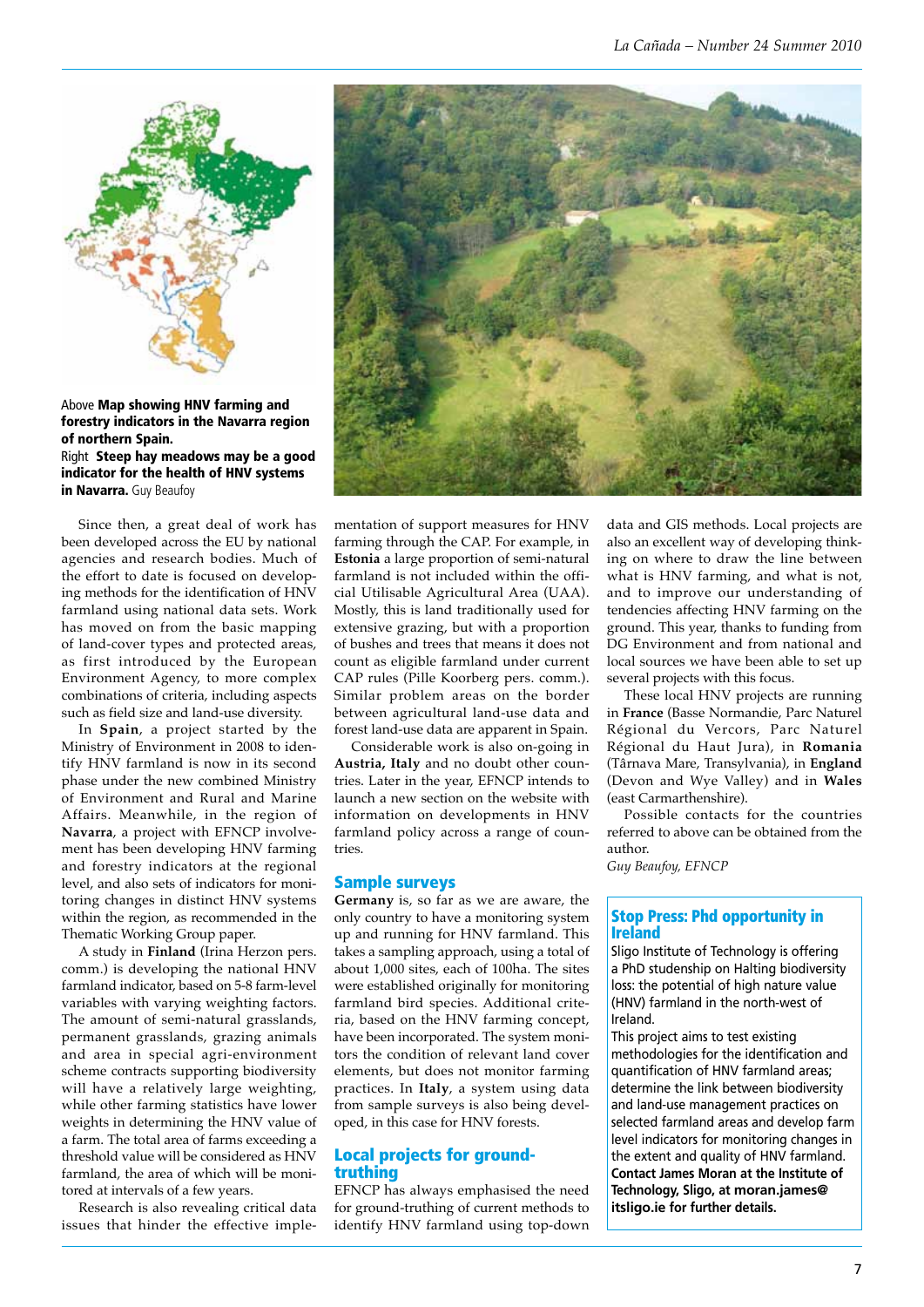# Enlarged advisory group on the CAP post-2013 – an EFNCP contribution

Earlier this year, Agriculture Commissioner Dacian Cioloş launched an open debate on the future of the CAP post-2013.

EFNCP joined a coalition of NGOs (BirdLife International, European Environment Bureau, International Federation of Organic Agriculture Movements and WWF) in presenting a proposal for a new CAP based on the principle of public money being used only to support the provision of environmental public goods (see link at the end of the article).

In addition to the joint NGO proposal, EFNCP presented a number of specific concerns which are summarised in this article. These points are complementary to the joint NGO proposal:

- reforming the CAP to make an efficient use of public funds under the CAP in order to pursue a range of EU policy goals effectively (the current design of the CAP fails on both counts);
- targeting the public funds of the CAP money on promoting public goods, primarily environmental and wider territorial goals that are not delivered through the market (food security is a bogus argument for blanket income payments to EU farmers);
- recognition of the role of High Nature Value (HNV) farming, and semi-natural grasslands in particular, as central to the public goods delivered by European farming. CAP reform is an opportunity to correct fundamental weaknesses in their current protection under crosscompliance, and to introduce an EU-wide system of support payments to incentivise their maintenance across the Union.

## Farm incomes and reasons for supporting them

Farming and rural circumstances vary hugely across the EU. In any given region or district, there are great variations in net farm incomes and in the need for income support. The threats of land abandonment and loss of rural vitality are not generalised across the EU, they are highly concentrated in certain more marginal areas.

As a general rule, the 'historic' Single Payment Scheme (SPS) directs the higher support payments to farms with more productive conditions that are better able to farm for the market, and have least

need for income support. Farms with least productive conditions but which tend to be inherently more valuable in terms of public goods, are generally in receipt of lower SPS payments. This situation represents a massively inefficient use of public funds: the system is not targeted efficiently, either as an income support measure or as a public goods support measure.

The Natural Handicap scheme (ex-LFA) is a potential means of 'correcting' the bias of SPS, but such an approach is not only inefficient, it is also very poorly executed in most regions, as the scheme fails to target the most marginal farms, or those that are most valuable for their public goods.

Food security is the latest argument presented by the farming sector for maintaining blanket farm income payments. Yet the bulk of food production in Europe is from larger, higher productivity farms with good physical conditions for agriculture. These farms are the best placed in the EU to earn their income from the market, through food production rather than subsidy.

This greater adaptation to the market was a fundamental rationale behind the 2003 reforms. There is no reason to reverse this principle. There is no world food shortage at present, nor is a shortage expected. Local access to food is the critical issue, and increased EU production will not solve this problem.

Farms in marginal production conditions (land with physical, geographical and/or structural limitations) have limited options to become competitive and earn their living mainly from the market. These farms have the most serious income problems. Many HNV farms are in this category – physical conditions have prevented intensification, hence their continued nature value.

The EC-funded MEACAP (Impact of Environmental Agreements on the CAP) study showed that farms with low-intensity characteristics fitting the broad criteria of HNV farming had lower net incomes than non-HNV farms. In many cases, HNV farms had a negative net income if CAP support is excluded, and in some cases, even with CAP support included. Such farms are sustained because family farm labour is costed below the legal minimum wage. The MEACAP study showed HNV-type farms receive lower levels of support from CAP Pillar 1 than non-HNV

farms. Effectively, the CAP is rewarding labour on HNV farming at a far lower rate than it rewards labour on inherently more competitive farms.

HNV-type farms are concentrated in marginal areas where their abandonment is a concern for environmental and territorial reasons – biodiversity and landscape loss, collapse of rural vitality and culture, increased fire risk, etc.

## Differentiating CAP income support payments

EFNCP supports making income payments to farms in order to prevent abandonment and consequent loss of land-management benefits produced by farming, but this can only be done efficiently by targeting the types of farm that are most in danger of abandonment and whose abandonment is problematic.

We believe that flat-rate payments for the bulk of farm-income support, while clearly an improvement on the unsustainable and discredited 'historic' basis, cannot be defended as a rational policy. As a system, it reflects neither the realities of farm income needs on the ground, nor the great differences in environmental public goods provision that are inherent in different farming types.

A targeted scheme for HNV farming is essential in order to support the economic viability of farming types that deliver most of the environmental public goods associated with European farming, but which currently are threatened with abandonment or intensification as a result of the low incomes they generate from the market.

How should payments be targeted at HNV farming? EFNCP believes that an approach based on the delineation of HNV farmland 'zones' alone, while superficially attractive in its simplicity, has many inherent weaknesses. Such zones are not easily defined. Zoning is not an efficient way, on its own, to target support.

Any geographically defined zone will include wide variations in farming types and practices. The LFA scheme has shown these problems over many years. It is therefore essential to apply eligibility criteria at the farm-level in order to target support to the holdings whose characteristics make them of greater nature value (and if appropriate, that are in greater need of economic support).

Farm-level criteria are a far more robust method than zoning. The French Prime Herbagère Agro-environnementale (PHAE) shows that such an approach can be applied at a national level. While the eligibility criteria and thresholds of PHAE are not exactly as EFNCP would propose for targeting HNV farming, the basic approach is highly appropriate.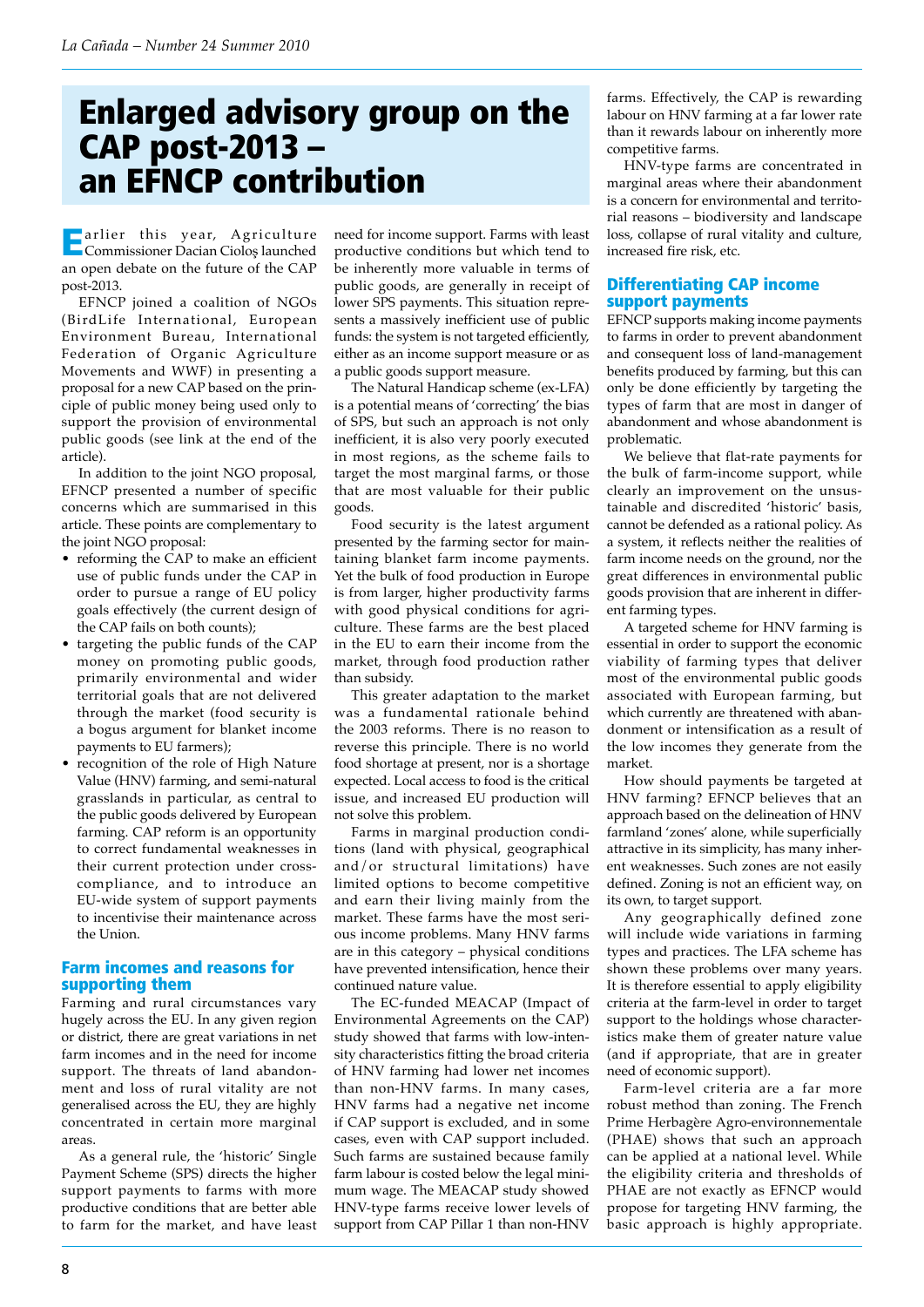This scheme uses farm-level criteria such as proportion of grassland, proportion of biodiversity elements (semi-natural farmland features), plus basic conditions on practices such as livestock densities and input use. EFNCP also favours capping payments per unit of labour as a method of combining a fairer payment distribution with a more efficient use of sparse public money.

The same approach can also be applied, with adaptations, to provide targeted support to HNV farms with an arable and/or permanent crop orientation. Thus the PHAE shows the way forward for a pan-EU support scheme for HNV farming. Criteria would be national and regional, in a common EU frame.

HNV zones may be used in addition to farm-level criteria, as way of budgetary and territorial prioritisation, but they do not remove the need for farm-level eligibility criteria to target payments.

We believe that such an economic incentive for maintaining semi-natural grassland within farms across the EU will be far more effective than legal protection. Currently, such grasslands can be destroyed or abandoned without authorities or farmers being aware of what has been lost. By providing an incentive across

the EU, farmers will be encouraged to register HNV grassland on LPIS (Land Parcel Identification System), because they know it will bring them a financial reward.

Such a payment system would create a reverse of the current situation, where cross-compliance effectively places an economic burden on farms that have kept a high proportion of HNV grassland.

### Data systems are essential to a public-goods CAP – the importance of IACS and LPIS

The French PHAE scheme is totally dependent on a reliable LPIS system through which different land uses can be identified at farm and parcel level, and is also dependent on effective recording of livestock numbers on holdings.

To make differentiated payments on the basis of public goods, it is essential to have this sort of basic information about holdings. LPIS is also crucial for effective cross-compliance implementation and for application of CMEF indicators on HNV farmland. Yet the process of CAP decoupling threatens to dismantle the extremely valuable LPIS.

Maintaining and developing these data systems will allow a more efficient use of public funds and should not be seen as a financial burden. It is an investment in greater efficiency and thus in future savings.

### Rural Development Programmes targeted at HNV farming

Broad protection and incentives to individual farmers will not be enough to maintain HNV farming in many marginal farming situations, where the social fabric and economic viability of HNV farming is under severe threat. Such areas need a far more pro-active and integrated approach to Rural Development and to farming strategies to give any hope of a sustainable future.

HNV farmers in such situations need to be motivated, encouraged and informed by expert advice from local projects. Experience shows that such an approach can greatly increase the takeup and effectiveness of agri-environment schemes, stimulate marketing initiatives and diversification, draw in other funding, and create a critical mass of 'belief' in the future that is crucial to sustainability. *Guy Beaufoy: gbeaufoy@talktalk.net* The joint NGO position paper on CAP reform can be found at: www.birdlife.org/eu/pdfs/ Proposal\_for\_a\_new\_common\_agricultural\_

## Memories of a conference Mountain hay meadows – hotspots of biodiversity and traditional culture June 2010, Transylvania, Romania

The sun shone, the meadows bloomed, and the 96 delegates enjoyed the rustic setting of a restored barn and village houses for discussions on the culture, traditional management, science and conservation of mountain hay meadows, and opportunities for tourism, food and education.

Invited speakers presented results, opinions and recommendations in their

diverse fields of expertise. For other participants there was an opportunity to present research results as posters, as well as participating in the workshops and field trips. The conference included a VIP reception, two mornings of talks, six workshops and four field trips to the study areas of the project.

We received and published messages of support from His Royal Highness The Prince of Wales, and from Sir John Lawton, distinguished ecologist and chair of the UK's Royal Commission on Environmental Pollution.

policy\_FINAL\_100302.pdf

We were delighted to bring together delegates from such a varied but complementary range of backgrounds: farmers, biologists, sociologists, economists, policymakers, mayors, teachers, guesthouse owners and NGOs. Lively discussions during breaks, meals and field trips created new friends and connections, and revealed a common purpose amongst these groups for the conservation, sustainable management and social value of mountain hay meadows.

The meadows of Transylvania are some of the most species-rich grasslands of Europe. Amongst them, the hay mead-

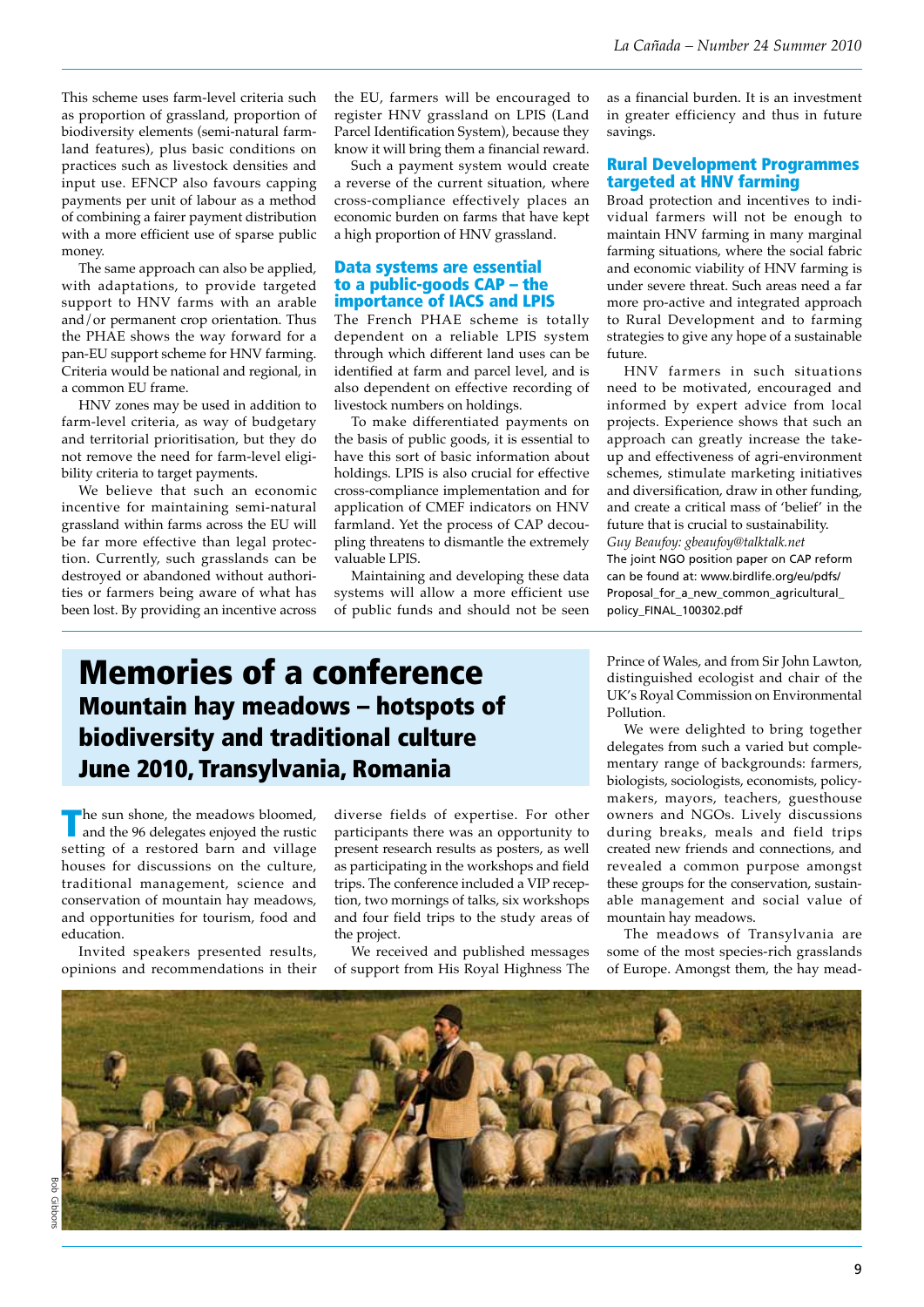

ows found in the hills and mountains of Eastern Transylvania are outstanding in terms of biodiversity, landscape beauty and the living rural communities that created and manage them. Our project aims to help and record the sustainable use of hay meadows and thus to maintain high biodiversity, important ecosystem services and healthy local communities in two adjacent but very distinct landscapes of the Eastern Carpathians.

The mayors, farmers and business owners from the region were surprised to find that their meadows attracted such interest and appreciation from the international delegates. One of the benefits of such an event is to raise local awareness and pride in the natural and cultural treasures that have been sustained by traditional extensive agriculture over many generations, and which are now under threat from the pressures of the modern world. It was therefore gratifying that the school teachers at the conference expressed a wish for more information that will help them to teach their pupils about the value of this heritage.

Newspaper, radio, TV and web coverage before and during the event raised awareness among a much wider audience, especially in Romania and Hungary. The conference was also listed as an official event of the International Year of

### Scabious flowers amongst the hay meadow flora at Gyimes.

#### Biodiversity.

Two local translators did a magnificent job of simultaneous translation in the face of much specialist vocabulary, so that we were able to offer Hungarian and English presentations to complement the bilingual conference booklet.

Fascinating field trips to two meadow sites, which are the subject of our current research, introduced delegates to the landscape, flora and fauna of this part of the Eastern Carpathians of Romania. László Demeter and Anna-Mária Csergő showed us a typical wet meadow area of the Csík (Ciuc) Basin. The site is important especially for amphibians and birds of prey. It hosts one of the largest Moor Frog populations in Romania. The site is special for its solitary Medieval church too, with a magnificent painted altar. Delegates enjoyed the sight of a Marsh Harrier pair nesting in a 300m2 patch of reed, and some national rarities such as Bladderwort, Bogbean and Tufted Loosestrife, the latter two being on the southern edge of their global distribution. Zsolt Molnár introduced us to the species-rich hay meadows of Gyimes (Ghimes), making a live demonstration of the huge local knowledge about plants with the help of 65-year-old 'uncle'



Károly. On the second day, Bela – whose grandfather returned to Gyimes because of his children, born to a local woman while he was stationed nearby on military service during the First World War – gave us more evidence of the local knowledge on biodiversity. He and Zsolt contrasted the academic and traditional knowledge of plant species, and their indicator or healing roles. He told us about local folklore, for example that Gyimes people say that cuckoos, at the end of June, when they stop singing in the forests, turn into a bird of prey and steal the chickens from gardens.

Some other notable moments from the conference were Patrick McGurn, in the hot sunshine, explaining a hay-drying technique used in the wet Irish climate, Owen Mountford exploring local flora, listing examples from Kazakhstan, Rainer Waldhardt warning us of quick unwanted change in land ownership, Jeremy Staniforth exhorting us for yet more data, and Razvan Popa's force analysis.

Several of the workshops were memorable for their picturesque outdoor settings, which stimulated much imaginative thinking. The conference forms a central part of a project part-funded by the Global Environment Facility Small Grants Programme. The workshop reports will directly inform the development of meadow management plans required by this project, and recommendations for education, ecotourism, policies and rural development strategies for the region.

Local producers offered the delegates a chance to see and buy local produce, including textiles, painted wooden gifts, pottery, food, drinks and herbal products. Tasty meals of local produce, eaten outside at long tables, and an evening of traditional dance and music helped to cement the convivial atmosphere of the event. We parted reluctantly, glad to have made new friends and hoping to welcome them again to this beautiful region.

The conference was organised by the Pogány-havas Association, Barbara Knowles and László Demeter and sponsored by the Global Environment Facility Small Grants Programme, the Szülőföld Fund, Barbara Knowles Fund and EFNCP through its Life+ 2010 Work Programme.

The organisers wish to thank the professional partners: Sapientia Hungarian University of Transylvania, Fundatia ADEPT, Harghita Environmental Protection Agency.

Presentations, the conference booklet and further information about the conference and project can be found at www. mountainhaymeadows.eu. *Barbara Knowles*

Outdoor workshops during the conference proved to be popular.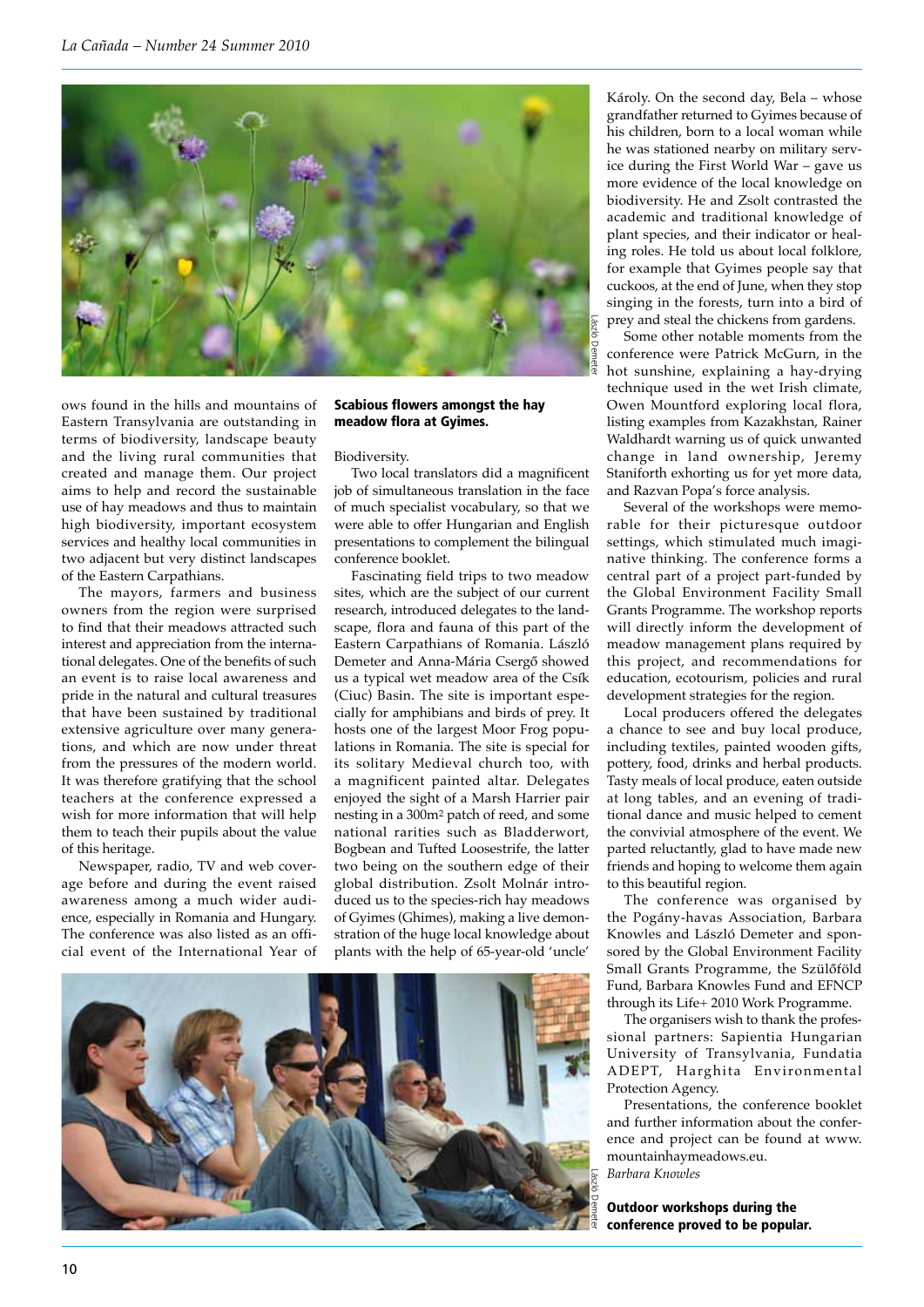## Book reviews: books illustrating the importance of HNV farming systems

Since *La Cañada* last appeared in press, three books have been published which further help to highlight the ecological, nature conservation and cultural importance of High Nature Value farming systems across Europe.

#### Cultural Landscapes of Europe: Fields of Demeter, haunts of Pan

Edited by Knut Krzywinski, Michael O'Connell & Hansjörg Küster

Published in English by Aschenbeck Media, 2009 (also available in German and Norwegian versions) 240 pages, softback



This book is the long-awaited outcome from the EU-funded European Thematic Network *PAN: cultural landscapes and their ecosystems (*http:// pan.cultland.org*),* a project which was coordinated by the University of Bergen and to which EFNCP was one of the many European partners who contributed between 2003 and 2005. The book represents a first attempt at presenting an overview of cultural landscapes from a European perspective.

 The early chapters draw on archaeological evidence to highlight the origins and development of many of these landscapes, and also consider the wide range of factors currently having an adverse impact on the farming systems responsible for the creation and maintenance of those landscapes. Given that the text was originally written in 2005, some of those early chapters (especially the sections dealing with the potential implications of the Common Agricultural Policy reform that was happening at that time) are a little out-dated. However, the really interesting and valuable aspect of the book is that it contains brief (2- to 4-page) descriptions of over 50 examples of cultural landscapes from across Europe. Although these are not as detailed as the EFNCP's HNV showcase site (http://efncp.org/ hnv-showcases/), and are not always linked to the underlying farming systems being practised, these descriptions still provide a fascinating insight into a wide

range of European cultural landscapes intimately associated with High Nature Value farming systems.

 At around **€**40, this book is worthwhile buying for those aspects alone, and should appeal to the broader, nonspecialist audience in particular. Copies can be ordered direct from the publisher at: www. aschenbeckmedia.de/index.php/ cultural-landscapes-of-europe. html

#### Grasslands in Europe of high nature value

Edited by Peter Veen, Richard Jefferson, Jaques de Smidt & Jan van der Straaten Published by KNNV Publishing, 2009

320 pages, hardback



This book aims to highlight the wide range of biodiversity-rich grasslands which occur across Europe and explores their links with traditional, lowintensity methods of grassland management for livestock forage and fodder production. The book has arisen largely out of the pioneering work conducted by Peter Veen and other botanists over the past 13 years to classify and map grasslands in central and eastern Europe, but also draws on studies from elsewhere in Europe.

 The early chapters provide background information on topics such as grassland communities and classification, grassland fauna, the history of agriculture and the relationship between grasslands and climate. These are followed by a set of 24 case studies, written by an international team of experts, which serve to illustrate the diversity of grassland types and associated grassland management. The authors highlight that about half of Europe's endemic species depend on grasslands, and that many of these grasslands are intimately associated with traditional agricultural and cultural landscapes. Agricultural intensification and abandonment are threatening the future of such grasslands, with significant reductions in their area having been recorded over the last few decades. The book concludes by considering the risk that EU policy might lead to loss or degradation of grasslands of high nature value and suggests where there may be opportunities to support the farming systems essential for

their continued survival. The book is well written and

illustrated throughout with many beautiful photographs, and should appeal to both grassland specialists and a broader audience. It costs around **€**70 and can be ordered direct from the publishers at: www.knnvuitgeverij.nl/ EN/webwinkel/nature%20 conservation/0/5962

#### Large-scale Livestock Grazing: a management tool for nature conservation

Edited by Harald Plachter & Ulrich Hampicke Published by Springer, 2010 (as an English translation from the original German text) 465 pages, hardback



This book provides an overview of detailed investigations into the effects of large-scale livestock grazing conducted in Germany, in south-eastern Sweden, in western Ukraine and in central Georgia, between the mid-1990s and early 2000s. The book contains detailed and wellreferenced chapters covering topics associated with these grazing systems, such as changes in vegetation type and structure on pastures; livestock grazing behaviour and preferences; spatial patterns of grazing and impacts on butterflies and grasshoppers in the Ukraine; and landscape-scale impacts on habitat connectivity. The book also gives some consideration to farmer attitudes to such grazing systems within the German study areas, and the scale at which any future public support would need to be implemented. If you can afford the rather expensive price-tag (£117), and are a specialist looking for a detailed overview of some of the ecological processes operating at the field, farm and landscape scale, then this book is for you. Copies can be ordered from Amazon's UK and German websites: www.amazon.co.uk/ Large-scale-Livestock-Grazing-Conservation-Sustainable/ dp/3540686665

Although differing in style and content, all three books complement each other well in serving to illustrate the range of habitats, species and cultural landscapes that still exist with strong links to HNV farming systems. In this respect, all three are to be commended. Disappointingly, however, they

also show great similarity in terms of the conclusions they draw and the lists of actions they recommend to address declines in HNV farming systems. They all end by highlighting what members of EFNCP and readers of *La Cañada* have been aware of for years, namely that: agricultural production systems in the marginal areas are more strongly dependent on public support than in the more productive areas;

• current EU agricultural and environmental support packages are largely focused on supporting intensive, biodiversity- and culturally-poor farming systems;

• the amount and type of support strongly influences the type and intensity of management practices implemented at farm level;

• there is a recognition, in principle, that those farming systems which contribute to nature conservation and cultural landscape protection should be rewarded for doing so;

• there are a number of ways in which greater support for such farming systems could potentially be achieved (e.g. targeting public support for the provision of nature conservation benefits, and increasing the production of premium goods from HNV systems);

• it should be possible, in principle, to ensure that HNV farming systems become financially viable through increasing public support, while maintaining the elements of the farming systems which produce the nature conservation and cultural landscapes benefits.

 It is, however, all very well to come to such broad conclusions, but in reality these are no different to what EFNCP and others have been saying since the 1990s. What none of the final chapters of these three books tackle is the fundamental question 'How can we ever hope to achieve the marked change in public funding which is necessary to support HNV farming systems, given the current structure of CAP and agri-environment support payments and the lack of political will across Europe to reverse this?' It is easy to say that such systems are more deserving of support but, as EFNCP has found over the years, it is much more difficult to put this into practice. None of these books say that what really needs to be done is actually to stop tinkering within the constraints of current CAP and agrienvironment support systems and to implement a major change in the focus of publiclyfunded support. Without such a change, the habitats, species and cultural landscapes so well illustrated in these three books will simply continue to decline, and will eventually be lost. **Davy McCracken**